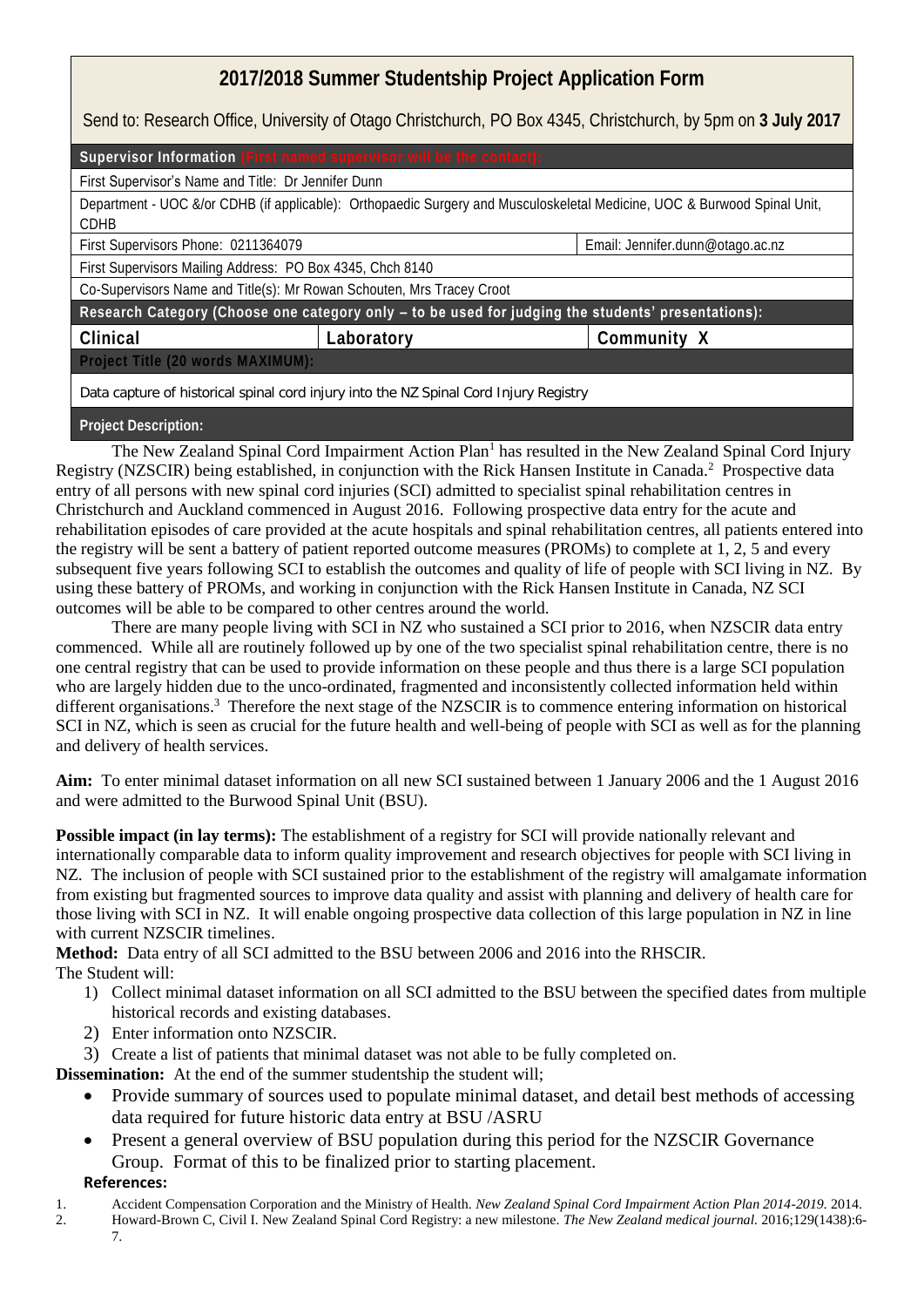3. Smaill R, Schluter PJ, Barnett P, Keeling S. People ageing with spinal cord injury in New Zealand: a hidden population? The need for a spinal cord injury registry. *NZ Med J.* 2016;129:50-59.